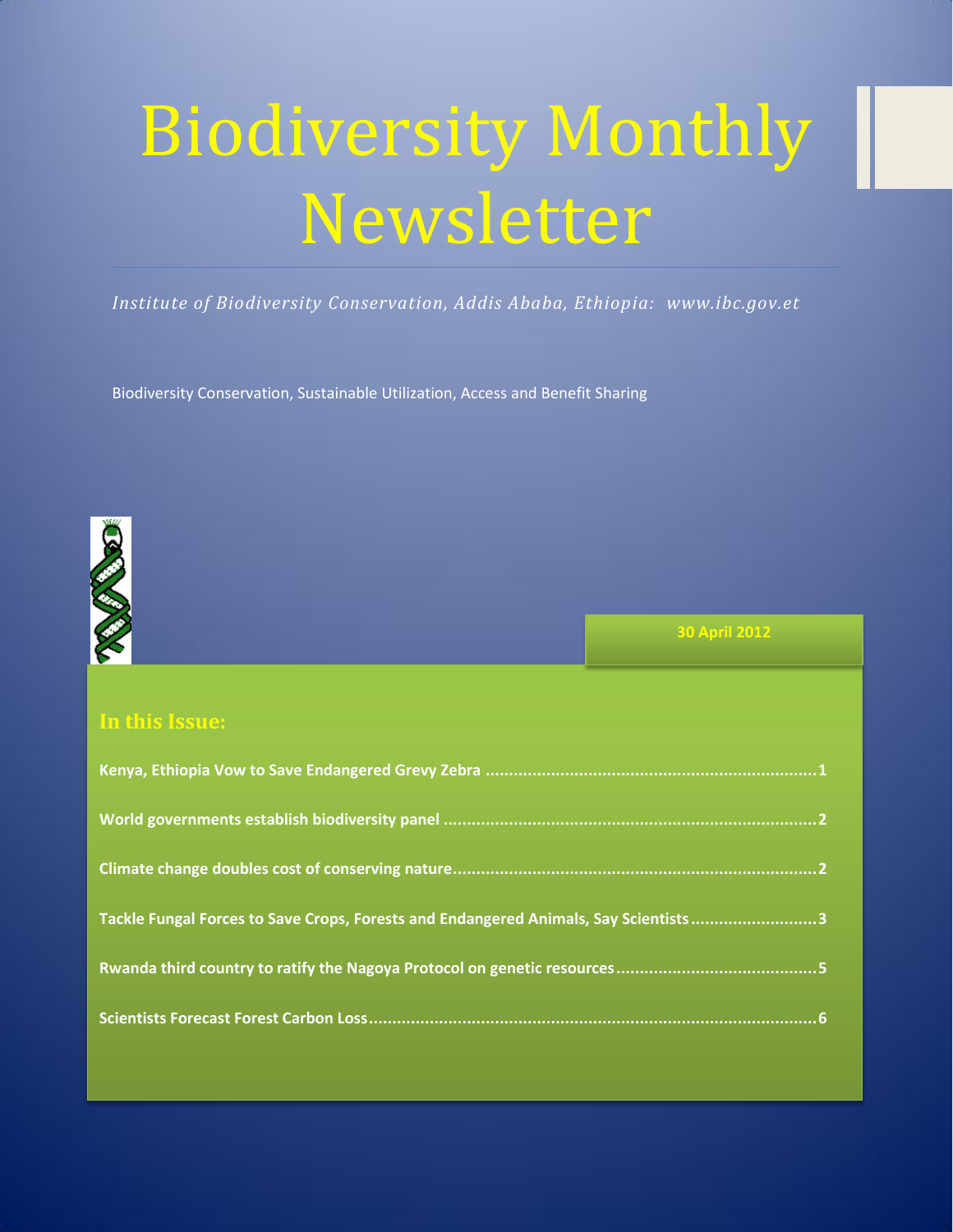## **Kenya, Ethiopia Vow to Save Endangered Grevy Zebra**

<span id="page-1-0"></span>**1 MAY 2012**— Conservation experts from Kenya and Ethiopia have drawn a road map for ensuring the survival of an endangered type of zebra.

The experts from areas inhabited by endangered Grevy's zebra have developed a national action plan to guide efforts to ensure the survival of the Grevy's zebra whose five-year strategy expired last year.

The meeting convened by Kenya Wildlife Service (KWS) with support from stakeholders was held at the Sportsman's Arms Hotel in Nanyuki.

Participants were drawn from government, NGOs, local community, private land owners, people with interest in Grevy's zebra conservation and officials from the Ethiopia Wildlife Conservation Authority.

The Grevy's zebra population has been declining from an estimated 15,000 in the late 1970s to current 2,400.

This has been attributed to poaching, diseases, limited access to grazing and water resources as a result of competition with livestock, and due to scarcity of these resources.

The expired Grevy's zebra strategy was credited for important milestones, including the 2008 first structured census for Grevy's zebra, recruitment of a full-time national Grevy's zebra liaison officer, establishment of various community conservancies in Northern Kenya, training of community scouts, enhanced research and conservation activities.

Plans are underway for a second national Grevy's zebra census by the end of this year. The first was held in 2008. Grevy's zebra only survive in Kenya and Ethiopia's semi-arid lands yet they historically existed in Somalia, Djibouti, Eritrea and Sudan where they have gone extinct.

Kenya's Grevy's zebra estimated national population of 2,400 is largely found on the shores of Lake Turkana, Samburu, Marsabit, Laikipia, Meru, Tsavo, Garissa and Naivasha.

The Grevy's zebra is most adapted for semi-arid areas, especially those North of the equator and can go for five days without water with the exception of lactating females.

Dr. Kifle Argaw, the Director of Ethiopia Wildlife Conservation Authority, underscored the importance of cross border development of the strategy for managing and conserving the wild animal.

"We need to develop these species strategies together since if any country lags behind, it becomes a headache for the rest. We need to jointly push the conservation agenda for the Grevy's zebra and other species," he said.

The Grevy's zebra is protected from any commercial use through its listing on Appendix I of the United Nations Convention on International Trade in Endangered Species of Wild Fauna and Flora (CITES). The species is also classified as endangered by the International Conservation Union (IUCN).

#### *Source: All Africa*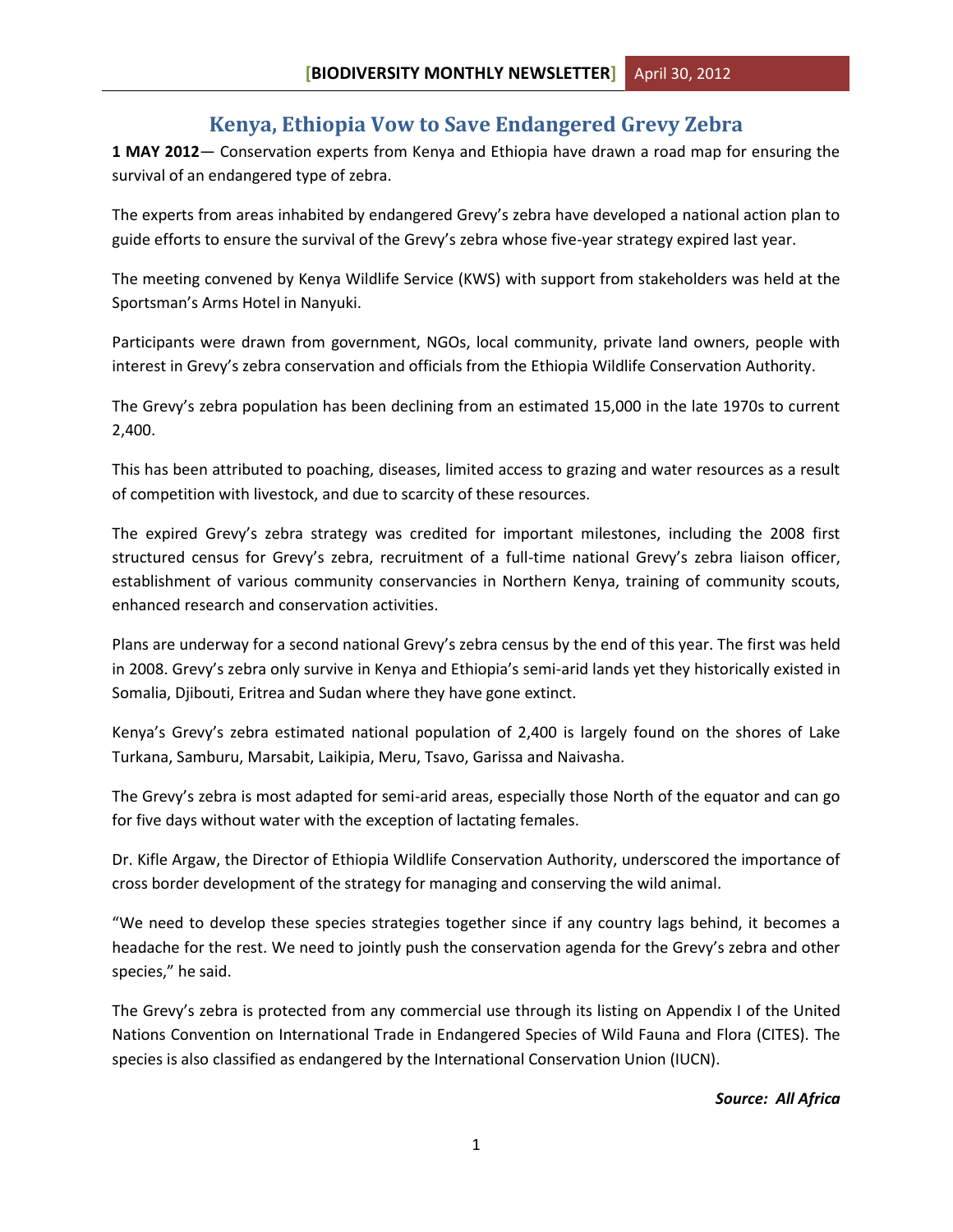# **World governments establish biodiversity panel**

#### <span id="page-2-0"></span>**Scientists from more than 90 countries will unite to assess ecosystems and natural resources.**

**23 April 2012** Governments from more than 90 countries have agreed to establish an independent panel of scientists to assess the very latest research on the state of the planet's fragile ecosystems. The decision, which will create a body akin to the Intergovernmental Panel on Climate Change (IPCC), was made in Panama City this weekend, after years of negotiations.

The Intergovernmental Platform on Biodiversity and Ecosystem Services (IPBES) will be responsible for producing international scientific assessments on issues such as ocean acidification and pollination, to help policy-makers to tackle the global loss of biodiversity and degradation of ecosystems.

"I hope that this body will allow biodiversity to be better taken into account in sustainable-development strategies, as the IPCC has for climate change over the past 20 years," says Irina Bokova, director-general of the United Nations Educational, Scientific and Cultural Organization (UNESCO), based in Paris.

The themes of the panel's assessments, along with its overall budget, are to be decided at the newly established body's first plenary meeting, which is scheduled for 2013. But the IPBES will begin work immediately on reviewing existing assessments — such as 2005′s global Millennium Ecosystem Assessment — to analyse their scope and impact on policy.

Biodiversity researchers welcomed the move. "Our community sees this as an extremely important step in order not to waste any time until the first plenary meets," says Anne Larigauderie, executive director of DIVERSITAS, an international biodiversity research programme headquartered in Paris.

The annual IPBES budget has not yet been confirmed, but proposals range from US\$5 million to \$13 million. A trust fund will be set up to receive voluntary contributions committed by governments, United Nations organizations, the private sector and foundations.

Germany won the vote to host the IPBES secretariat, which will be headquartered in Bonn. The German government beat four other contenders, including India and South Korea, with its promise to provide annual contributions of \$1.3 million for IPBES activities, and further funding for conferences, travel costs and capacity building in developing nations.

#### *Source: Nature*

## **Climate change doubles cost of conserving nature**

<span id="page-2-1"></span>**April 17, 2012** Climate change will make conservation of biodiversity, and all the associated human benefits such as clean water and clean air, more challenging and expensive, with costs increasing by more than 100 percent in some cases, according to three new studies by a group of international researchers convened by Conservation International. Researchers called the studies a "wake-up call" for cost-efficient biodiversity conservation and climate stabilization.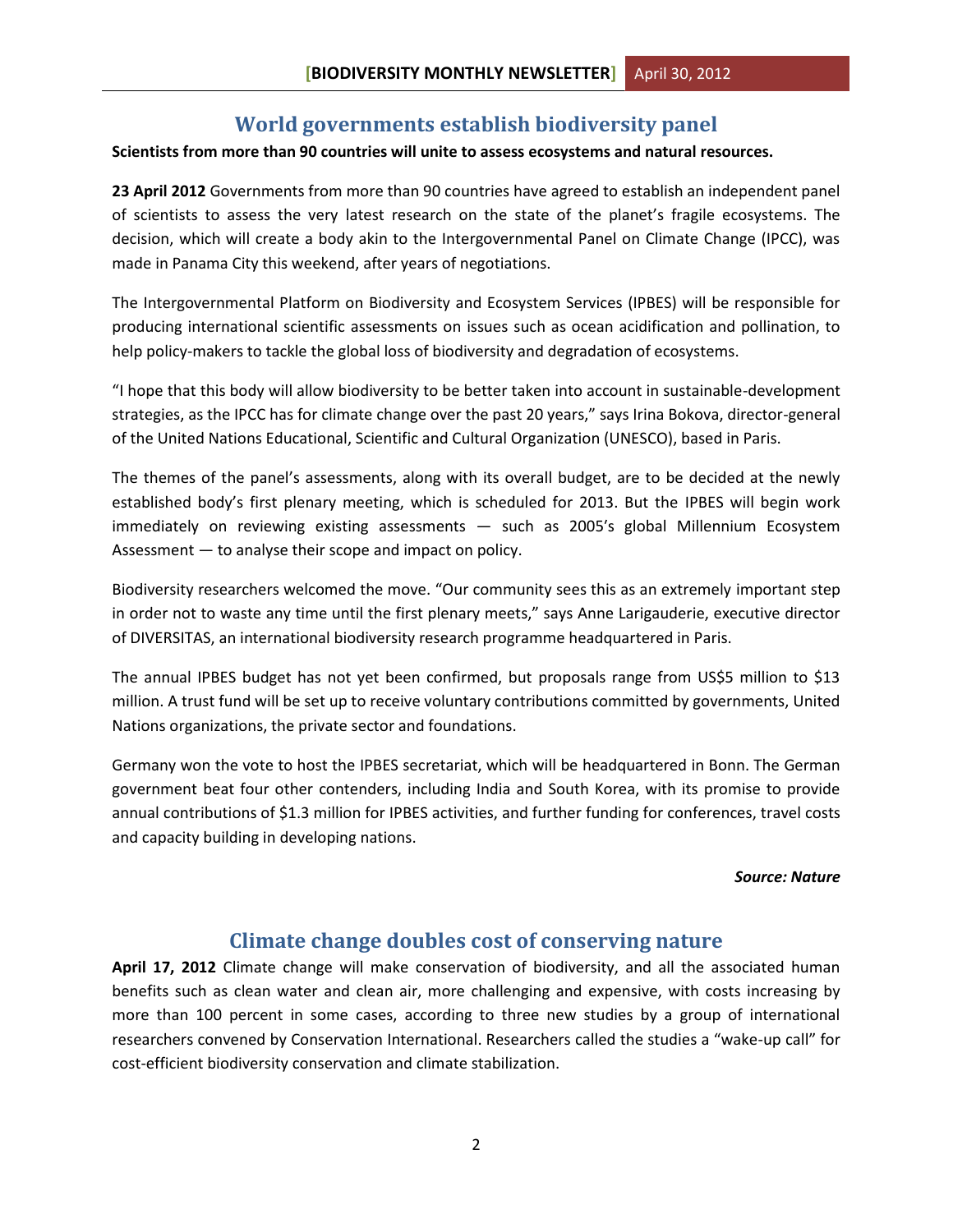The researchers focused on species and ecosystems in South Africa, Madagascar and California. The results were presented in three papers published together in the journal Conservation Biology today under the title Conservation Focus: Costs of Adapting Conservation to Climate Change. The studies are among the first to estimate the costs of conserving biodiversity under the effects of climate change.

"The specific effects of climate change on species in South Africa, Madagascar and California are very different, but the costs of conserving them will certainly increase considerably in all three regions under climate change," said lead author Lee Hannah, senior scientist for climate change biology at Conservation International. "We can have a healthy planet and keep extra costs to a minimum by acting quickly to cut emissions and incorporate climate change into conservation plans."

"This set of studies from around the world is a wake-up call," said Rebecca Shaw, a climate scientist and associate vice president for Environmental Defense Fund. "The truth is that we have been struggling to conserve the nature we depend on for clean air and clean water without climate change. These studies show it is going to get harder and more costly to conserve nature in the future. It is time to get much more creative about inspiring innovative and cost-effective private incentives for conservation to more efficiently sustain our planet's life-support system for our benefit and the benefit of our children."

"Conservation is expensive," said Belinda Reyers, Chief Scientist of Biodiversity and Ecosystem Services at the Council for Scientific and Industrial Research in South Africa, "and will probably become more so as climates change — but considering the existing investments already made in conservation, and the costs of inaction — the sooner we get going the better. Our messages are however, not all doom and gloom, in fact the South African case study highlighted the important role that new approaches to conservation and new partnerships can play in helping reduce these costs."

"By protecting the plants and animals of its forests, Madagascar is protecting the sources of life-saving medicines, clean water for agriculture, and jobs for people in tourism," said Jonah Busch, climate and forest economist at Conservation International and lead author of Climate Change and the Cost of Conserving Species in Madagascar. "The top conservation priority is to stop ongoing deforestation of the island's last remaining forests to protect its many unique species from climate change."

"If world leaders want to be effective in both slowing the rate of environmental degradation and helping the poor to prosper now and in the future, they should place biodiversity conservation at the top of their agendas," Hannah said.

#### *Source: phys.org*

# <span id="page-3-0"></span>**Tackle Fungal Forces to Save Crops, Forests and Endangered Animals, Say Scientists**

**Apr. 11, 2012** More than 600 million people could be fed each year by halting the spread of fungal diseases in the world's five most important crops, according to research published April 11 in the journal Nature.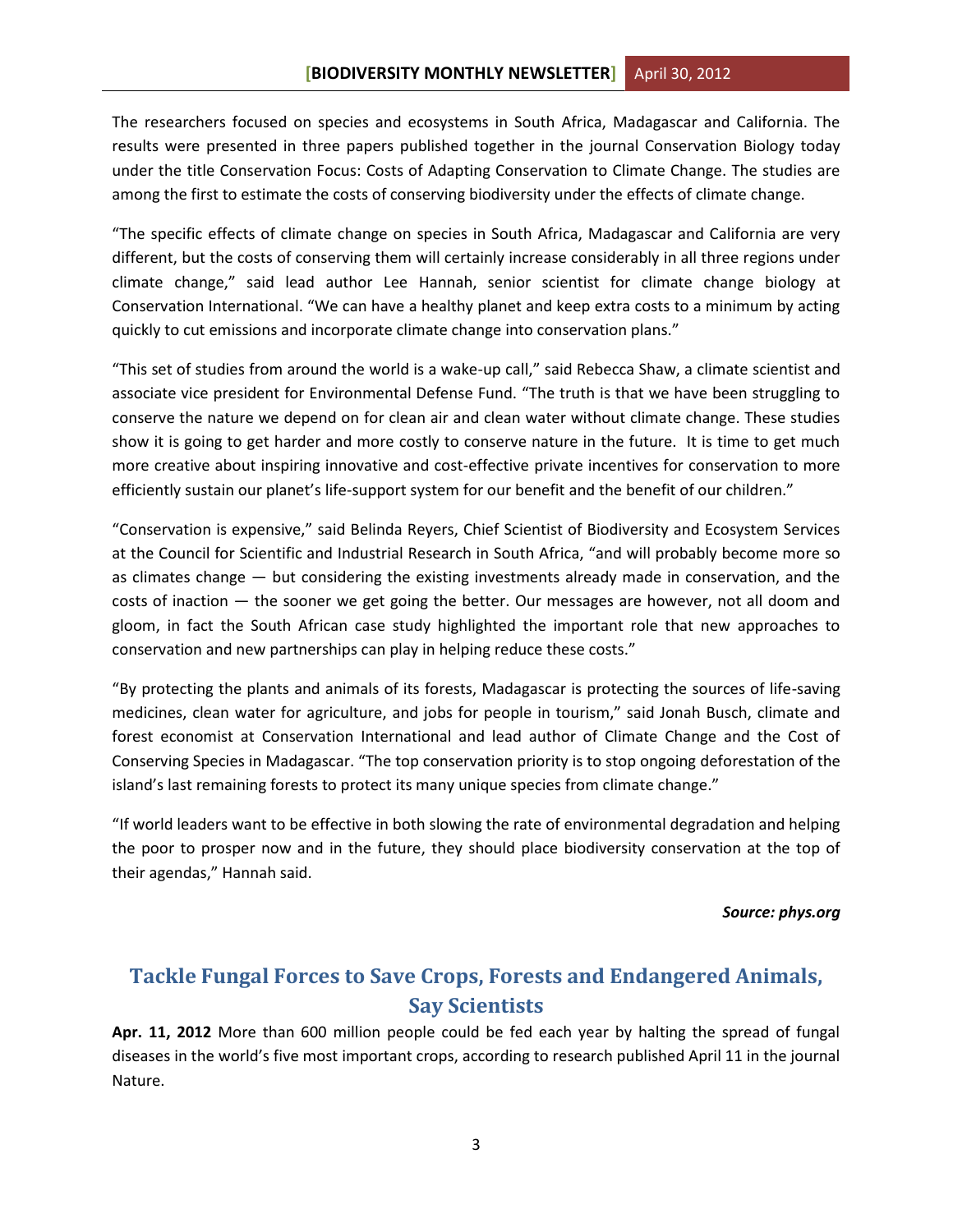Furthermore, data reviewed by scientists suggests that in 70% of cases where infectious disease causes the extinction of a type of animal or plant, an emerging species of fungus is behind the problem. Evidence suggests this figure is increasing.

The scientists behind the study, from the University of Oxford, Imperial College London, and institutions in the US, are calling for new solutions to prevent the proliferation of existing and emerging fungal infections in plants and animals in order to prevent further loss of biodiversity and food shortages in the future. Fungal infections presently destroy at least 125 million tons of the top five food crops — rice, wheat, maize, potatoes and soybeans — each year, which could otherwise be used to feed those who do not get enough to eat. These crops provide the majority of calories consumed by people.

The damage caused by fungi to rice, wheat and maize alone costs global agriculture \$60 billion per year. The effects are disproportionately catastrophic for those in the developing world, where 1.4 billion people live on less than \$1.25 per day, and rely most heavily on these low-cost foods.

Diseases like rice blast, soybean rust, stem rust in wheat, corn smut in maize and late blight in potatoes affect more than just productivity; many have wide ranging socio-economic costs. Trees lost or damaged by fungi fail to absorb 230-580 megatonnes of atmospheric CO2, equivalent to 0.07% of global atmospheric CO2, an effect the scientists say is likely to be leading to an increase of the greenhouse effect.

In animals, new fungal diseases increasingly threaten the existence of over 500 species of amphibian, as well as many endangered species of bees, sea turtles and corals. In the US alone, studies suggest the decline in bat populations caused by white nose syndrome fungus will lead to a dramatic rise in the insect crop-pests that the bats would otherwise eat, and a cost to agriculture of more than \$3.7 billion per year.

Dr Matthew Fisher, from the School of Public Health at Imperial College London, and a corresponding author of the study, said: "The alarming increase in plant and animal deaths caused by new types of fungal disease shows that we are rapidly heading towards a world where the 'rotters' are the winners. We need strive to prevent the emergence of new diseases as we currently lack the means to successfully treat outbreaks of infection in the wild."

The article shows how instances of fungal diseases have been increasing in severity and scale since the middle of the 20th century, largely thanks to trade and travel, and now pose a serious danger to global food security, biodiversity and ecosystem health. The threat to plants from fungal infections has now reached a level that outstrips that posed by bacterial and viral diseases combined and is projected to continue rising.

They are calling for tighter control of trade in plant and animal products that facilitate the spread of disease, and more research into tools that can predict emerging fungal infections so scientists can learn to halt the spread of existing diseases that are currently geographically isolated.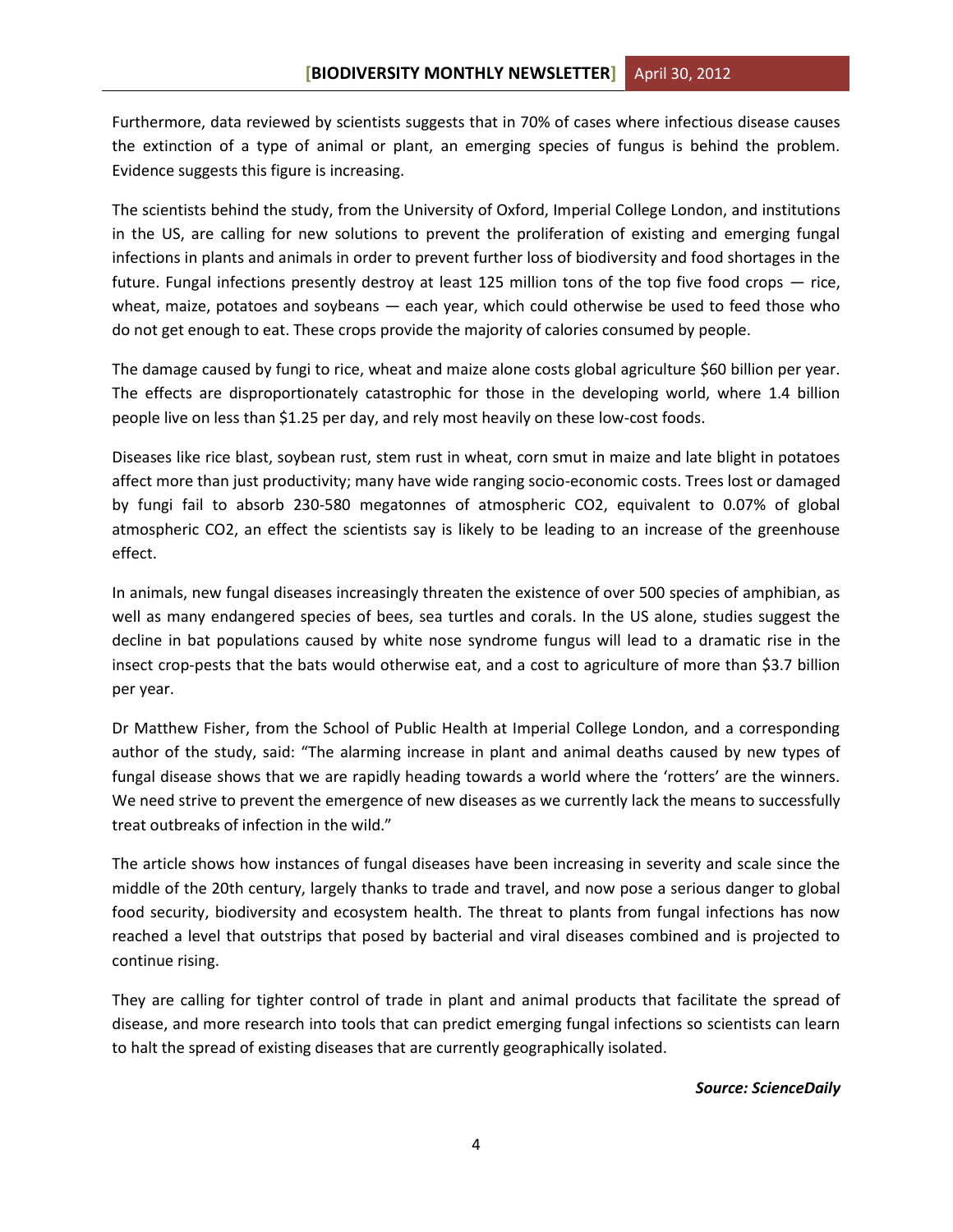### <span id="page-5-0"></span>**Rwanda third country to ratify the Nagoya Protocol on genetic resources**

**5 April 2012** Rwanda became the third country to ratify the Nagoya Protocol on Access to Genetic Resources and the Fair and Equitable Sharing of Benefits Arising from their Utilization to the Convention on Biological Diversity.

The Nagoya Protocol will enter into force 90 days after the deposit of the fiftieth instrument of ratification. In addition to Rwanda, Gabon and Jordan have also ratified the Protocol. The Nagoya Protocol was open for signature between 2 February 2011 and 1 February 2012. There are 92 signatories to the Protocol.

Rose Mukankomeje, Director General, Rwanda Environment Management Authority (REMA), said: "The ratification of the Nagoya Protocol by our country is an important step towards a better sustainable management of our rich biodiversity. This new international instrument under the Convention on Biological Diversity will certainly contribute in boosting our economy and at the end the livelihoods of communities will be improved. Like other developing countries around the world, once the Protocol enters into force, Rwanda would be in a position to benefit meaningfully from its biological resources and associated traditional knowledge, which have been exploited over the years without real return."

Braulio Ferreira de Souza Dias, Executive Secretary of the Convention on Biological Diversity, said: "The Nagoya Protocol has the potential to unlock the full value of the genetic resources of our world. The benefits to be realised and then shared with equity are considerable. I urge other Parties to the Convention to take the steps to ratify as soon as possible."

In order to become Parties to the Nagoya Protocol, Parties to the Convention that have signed the Nagoya Protocol may then proceed to take steps at the domestic level that would lead to depositing their instruments of ratification, acceptance or approval with the Depositary. Parties to the Convention not able to sign the Protocol by 1 February 2012, but still wish to become Parties, may accede to the Protocol by depositing an instrument of accession with the Depositary. Ratification, acceptance, approval and accession have the same legal effect. Further information on how to become a Party to the Protocol can be found at: www.cbd.int/abs/becoming-party/.

The entry into force of the Nagoya Protocol will provide greater legal certainty and transparency for both providers and users of genetic resources, creating a framework that promotes the use of genetic resources and associated traditional knowledge while strengthening the opportunities for fair and equitable sharing of benefits from their use. Hence, the Protocol will create new incentives to conserve biodiversity, sustainably use its components, and further enhance the contribution of biodiversity to sustainable development and human well-being.

The Global Environment Facility (GEF) has provided financial support for the early entry into force and effective implementation of the Nagoya Protocol. A medium-sized project of US\$ 1 million is providing support to the ratification and early entry into force of the Protocol through a series of awarenessraising and capacity-building activities. The project is being executed by the Secretariat of the Convention on Biological Diversity, with generous support from the Government of Japan through the Japan Biodiversity Fund."